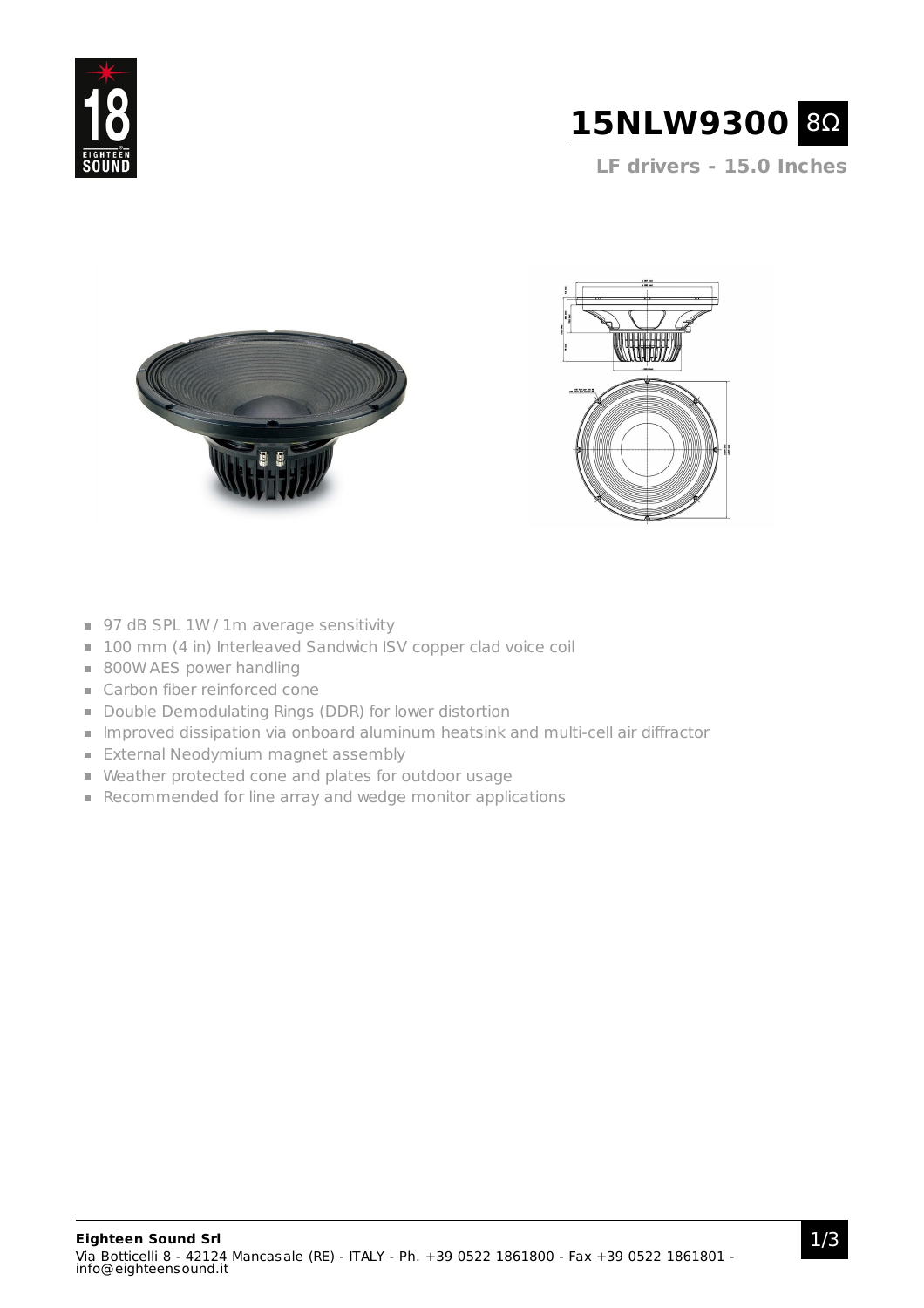

## **15NLW9300** 8Ω

**LF drivers - 15.0 Inches**

The 15NLW9300 is a low frequency loudspeaker which sets a new industry standard in 15" (380mm) neodymium 4" voice coil high performance transducers. The design has evolved from an extensive R&D program carried out at Eighteen Sound, providing clean, undistorted LF reproduction at very high SPL without damages. The transducer is mainly intended as woofer in compact vented enclosures (65 - 130 lit). The external neo magnet assembly assures high flux concentration, low power compression and excellent heat exchange, resulting in high levels of force factor and power handling with an optimum power to weight ratio. The aluminum heatsink has been specifically studied using F.E.A. simulators and the necessary heat transfer to the dissipative structure has been improved. The direct contact between the heatsink and the basket represents a fundamental improvement in voice coil heat dissipation. A special low density multi-cell material air diffractor has been also placed into the backplate venting hole, acting as a cooling system, furtherly increasing power handling capability and lowering the power compression figure. The suspension system has been designed to provide symmetric large signal behaviour throughout the whole working range, providing low harmonic distortion at different excitation levels. The 15NLW9300 features a dedicated exclusive carbon fibre reinforced straight ribbed cone, with a specific pulp formulation containing damping fibres. The membrane is impregnated with a proprietary resin mix in order to increase the cone bend performances - up to 6 times better if compared with traditional celluloses pulp, twice than glass fibre added pulps. The result is a very linear piston action across the entire working range reducing breaking modes, and makes the 15NLW9300 suitable for outdoor application. The performances are further improved by the proprietary Double Demodulating Rings technology (DDR), designed to reduce dramatically the intermodulation and harmonic distortion whilst improving the transient response. The 100mm (4in) copper clad aluminum wire Interleaved Sandwich Voice coil (ISV) provides high levels of thermal stability and durability.